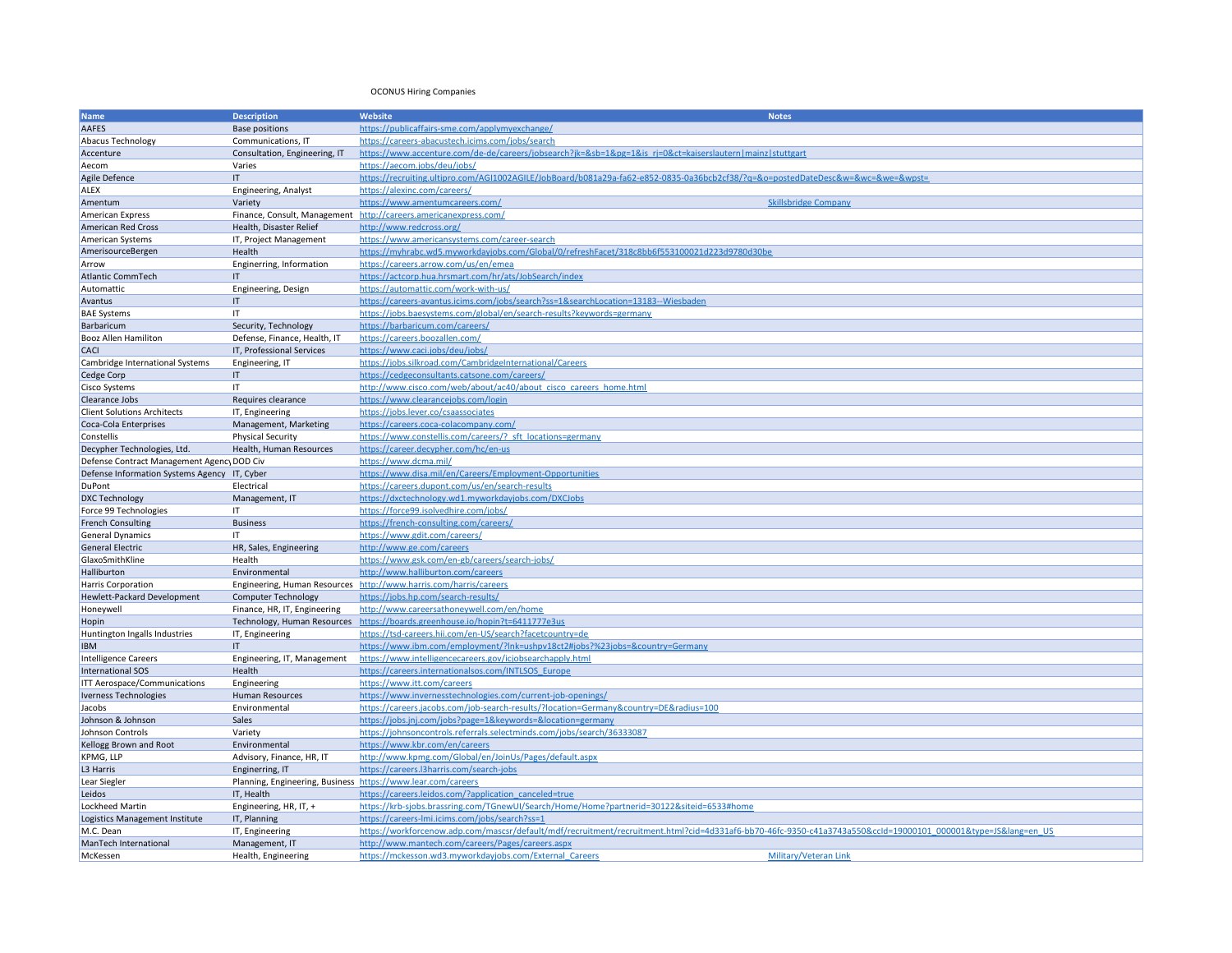| Meta                                                                | Engineering                  | https://www.metacareers.com/jobs                                                                                                                             |
|---------------------------------------------------------------------|------------------------------|--------------------------------------------------------------------------------------------------------------------------------------------------------------|
| Microsoft                                                           | Varies                       | https://careers.microsoft.com/us/en                                                                                                                          |
| <b>Mission Essential</b>                                            | IT.                          | https://careers.missionessential.com/search                                                                                                                  |
| <b>MITRE</b>                                                        | <b>Business, Engineering</b> | https://careers.mitre.org/us/en/search-results                                                                                                               |
| National Geospatial-Intelligence Agenc Variety                      |                              | https://www.intelligencecareers.gov/nga/index.html                                                                                                           |
| Navy MWR                                                            | Variety                      | https://www.navymwr.org/careers                                                                                                                              |
| <b>Novo Nordisk</b>                                                 | Health                       | https://www.novonordisk-us.com/careers/find-a-job/career-search-results.html?searchText=&countries=Germany&categories=                                       |
| Oracle Corporation                                                  | Finance, HR, IT, Marketing   | https://oracle.taleo.net/careersection/2/jobsearch.ftl?lang=en#xd_co_f=YWU3MzE5MzMtYjY2YS00Nzc5LWFmNGItNjI4MzkxMTJiODI5~                                     |
| Pacific Architects and Engineers                                    | Electrical, IT               | https://pae.wd1.myworkdayjobs.com/Featured-International/4/refreshFacet/318c8bb6f553100021d223d9780d30be                                                     |
| People, Technology, and Processes                                   | IT.                          | https://ptpllc.catsone.com/careers/?location%5B0%5D=Stuttgart%2C%20Germany                                                                                   |
| Peraton                                                             | $\mathsf{I}$                 | https://careers.peraton.com/job-search-results/?keyword=germany                                                                                              |
| Philip Morris International                                         | Marketing, IT                | https://www.pmi.com/careers/explore-our-job-opportunities                                                                                                    |
| Raytheon                                                            | <b>Project Management</b>    | http://jobs.raytheon.com/                                                                                                                                    |
| <b>Research Inovations</b>                                          | Technology                   | https://www.researchinnovations.com/careers                                                                                                                  |
| Science Applications International Cor; Law, Security, Intelligence |                              | http://www.saic.com/career/                                                                                                                                  |
| Serco                                                               | IT, Engineering              | https://www.serco.com/careers                                                                                                                                |
| Service Credit Union                                                | Finance                      | https://servicecu.org/careers/career-opportunities/#job-postings                                                                                             |
| Sev1Tech                                                            | Technology                   | https://careers-sev1tech.icims.com/jobs/search?ss=1&searchLocation=13183--                                                                                   |
| SGI                                                                 | IT.                          | https://www.cgi.com/de/de/karriere                                                                                                                           |
| SOS International                                                   | Intelligence, Security       | https://careers-sosi.icims.com/jobs/search?hashed=-435828088&mobile=false&width=1245&height=500&bga=true&needsRedirect=false&jan1offset=-300&jun1offset=-240 |
| Stryker                                                             |                              | Engineering, Management, Final https://careers.stryker.com/our-locations/#europe                                                                             |
| Suse                                                                | Engingeering, Design         | https://iobs.suse.com/us/en                                                                                                                                  |
| Sybase, Inc.                                                        | Engineering, Sales           | https://jobs.sap.com/?utm_source=careersite&utm_campaign=Search_banner                                                                                       |
| <b>Trace Systems</b>                                                | $\mathsf{I}$                 | https://careers-tracesystems.icims.com/jobs/search?ss=1&searchLocation=13183--Kaiserslautern                                                                 |
| TribalCo                                                            | Logistics, Management        | https://www.tribalco.com/jobs/                                                                                                                               |
| <b>Tyto Athene</b>                                                  | IT                           | https://workforcenow.adp.com/mascsr/default/mdf/recruitment/recruitment.html?cid=4d331af6-bb70-46fc-9350-c41a3743a550&ccId=19000101_000001&type=JS⟨=en_US    |
| United Technologies Corporation                                     | Engineering, Information     | https://jobs.utc.com/search-jobs/                                                                                                                            |
| University of Maryland Global Campus Education, Human Resources     |                              | https://careers.umgc.edu/jobs/europe/                                                                                                                        |
| <b>US Department of State</b>                                       | Varies                       | https://erajobs.state.gov/dos-era/vacancysearch/searchVacancies.hms? ref=bxq5wnd3pt0                                                                         |
| USA Jobs                                                            | GS. NAF                      | https://www.usajobs.gov/                                                                                                                                     |
| <b>USO</b>                                                          | Variety                      | https://www.uso.org/careers                                                                                                                                  |
| Valiant                                                             | Enginerring, IT              | https://recruiting.adp.com/srccar/public/RTI.home?c=2174507&d=ValiantExternalCareerSite                                                                      |
| Veeva                                                               | Marketing, Engineering       | https://careers.veeva.com/job-search-results/?location=Germany&country=DE&radius=200                                                                         |
| Wingbrace                                                           | Engineering                  | https://wingbrace.com/#jobs                                                                                                                                  |
| <b>Wounded Warrior Project</b>                                      | Outreach                     | https://woundedwarriorproject.wd5.myworkdayjobs.com/WWP/0/refreshFacet/318c8bb6f553100021d223d9780d30be                                                      |
|                                                                     |                              |                                                                                                                                                              |
|                                                                     |                              |                                                                                                                                                              |
|                                                                     |                              |                                                                                                                                                              |
|                                                                     |                              |                                                                                                                                                              |
|                                                                     |                              |                                                                                                                                                              |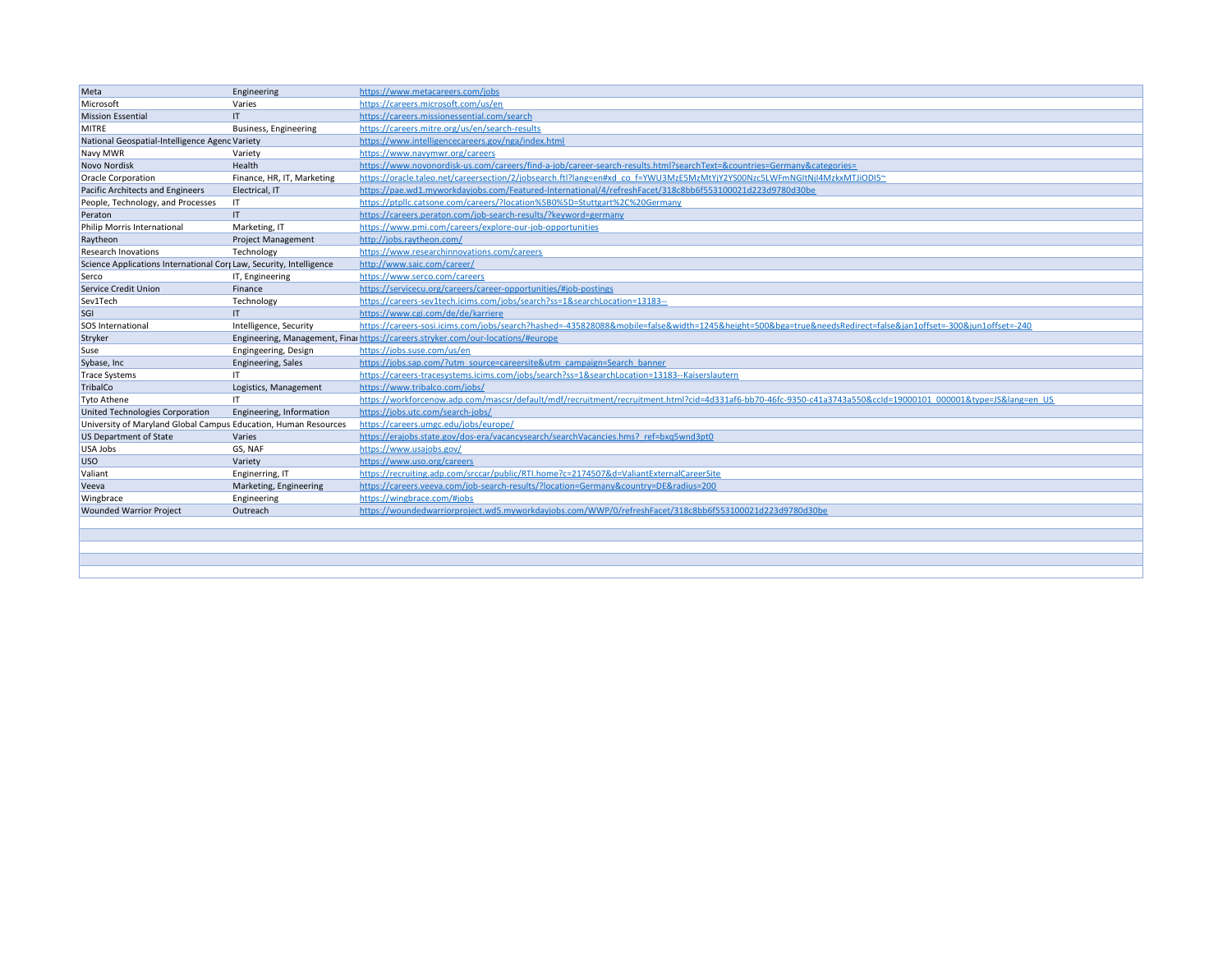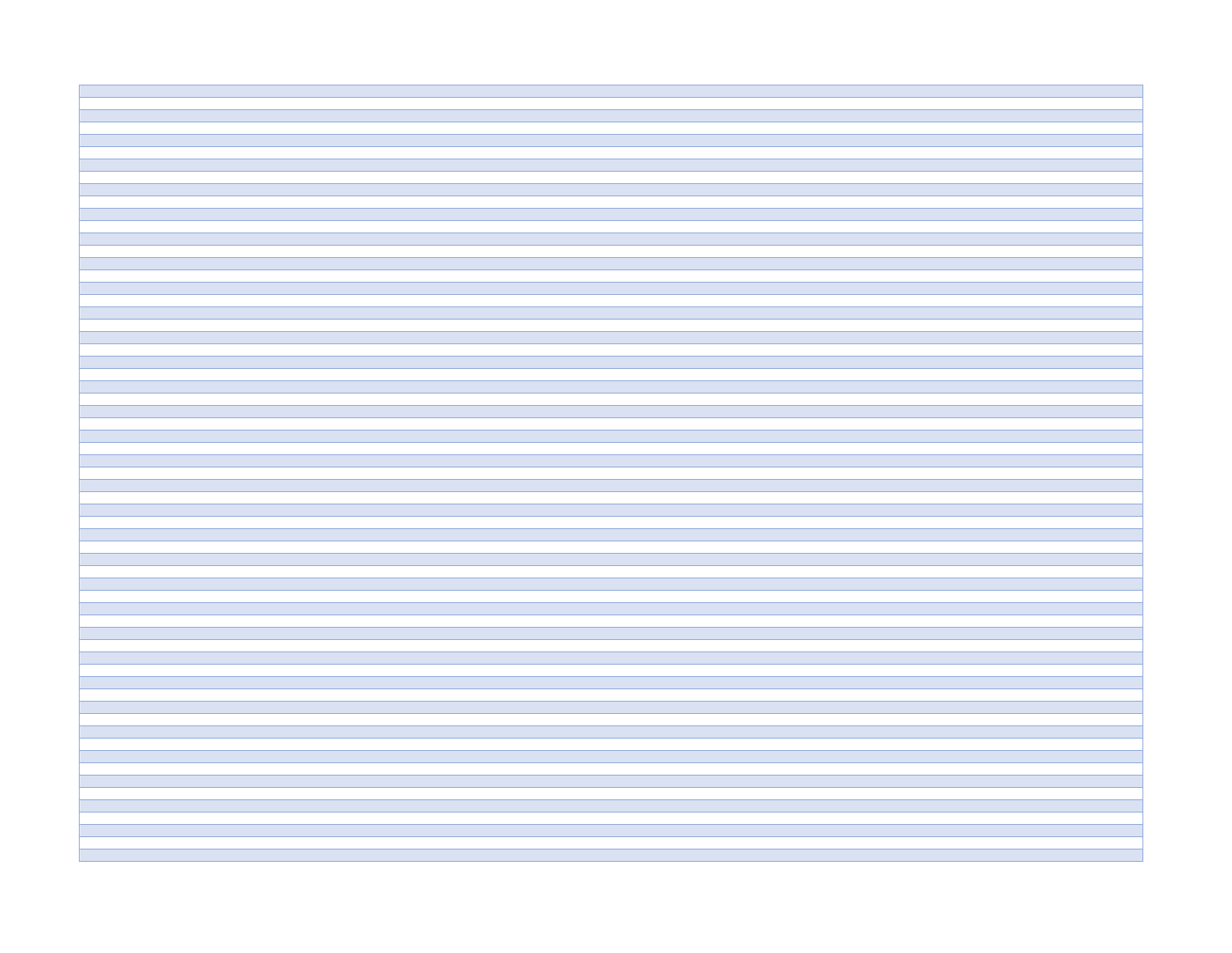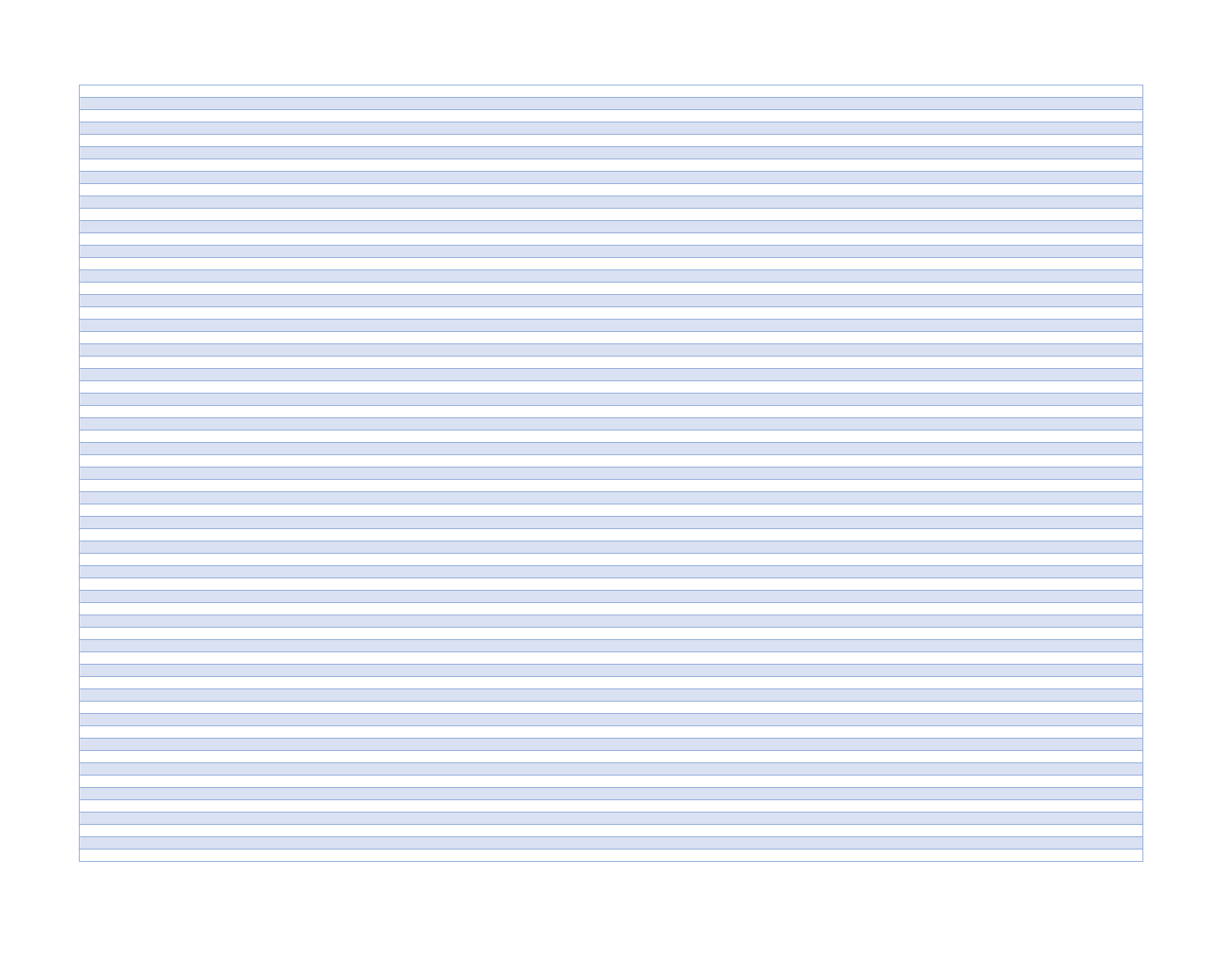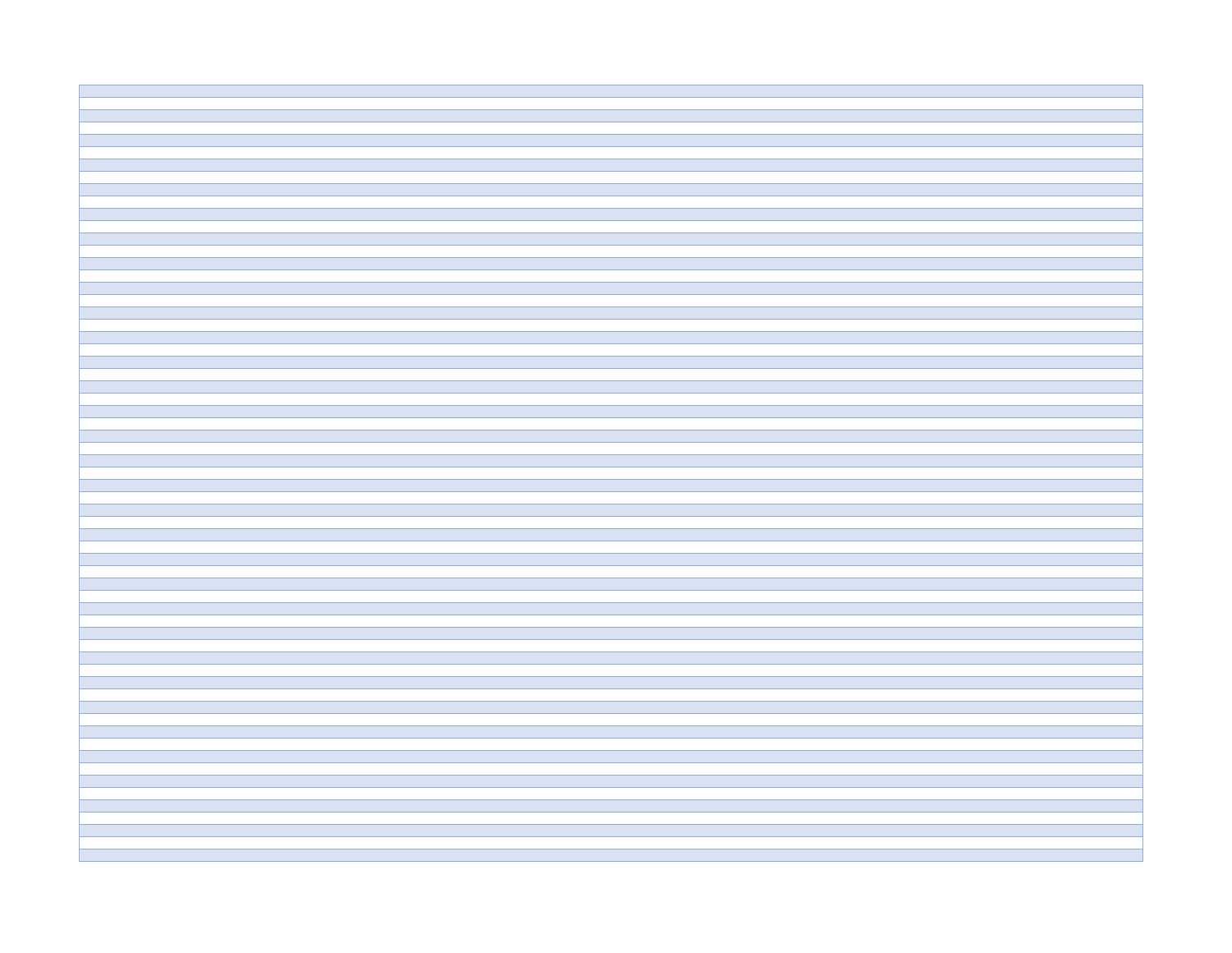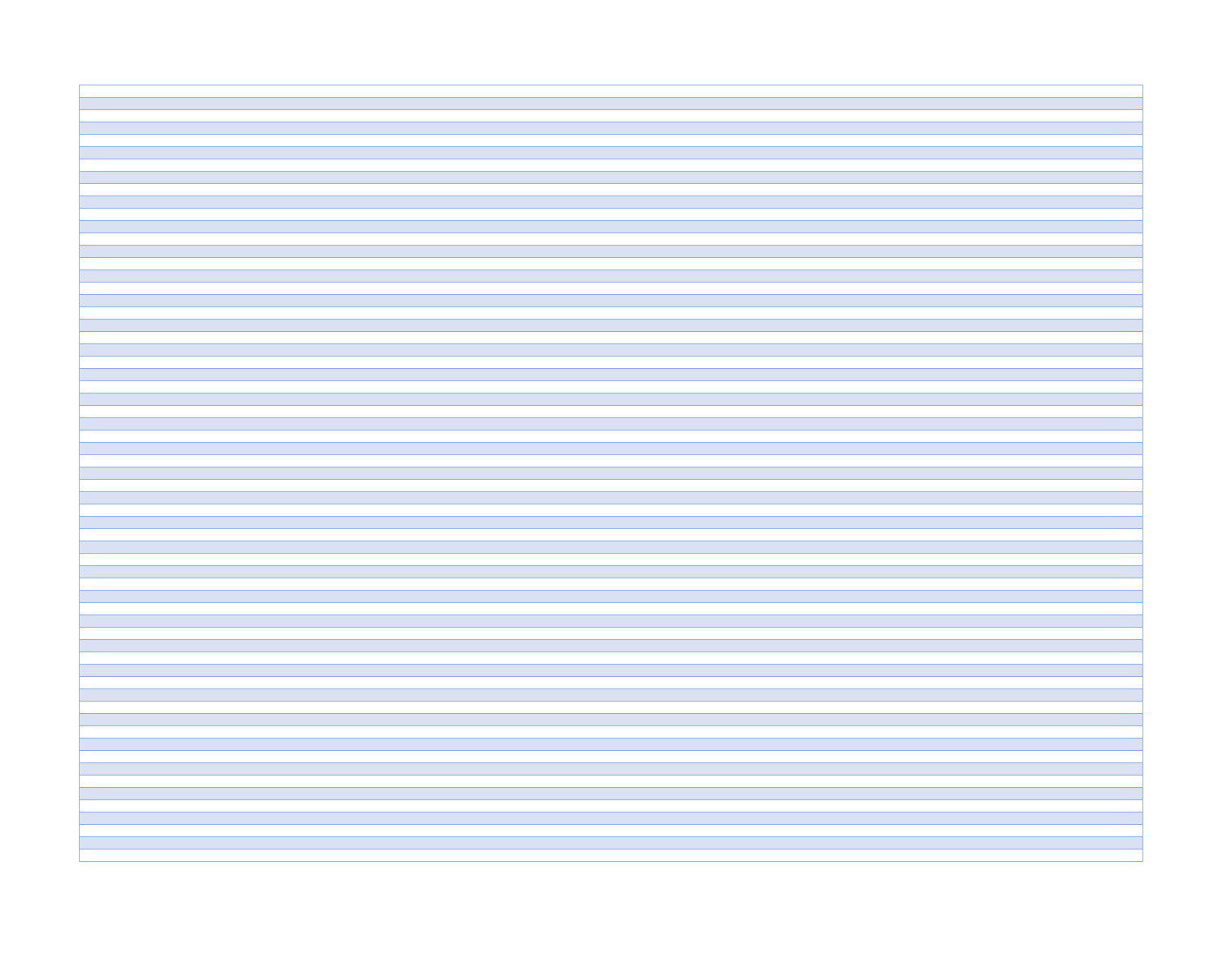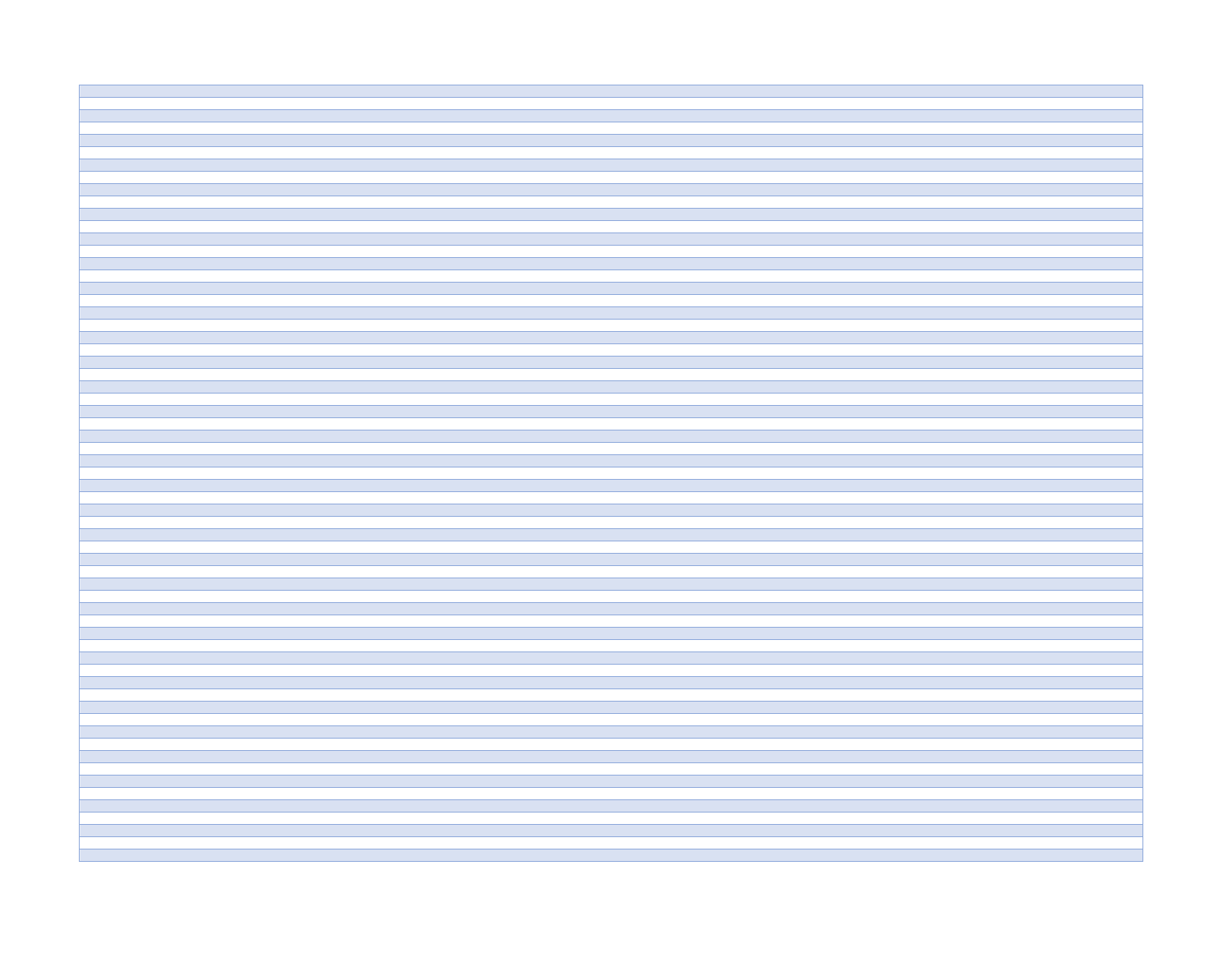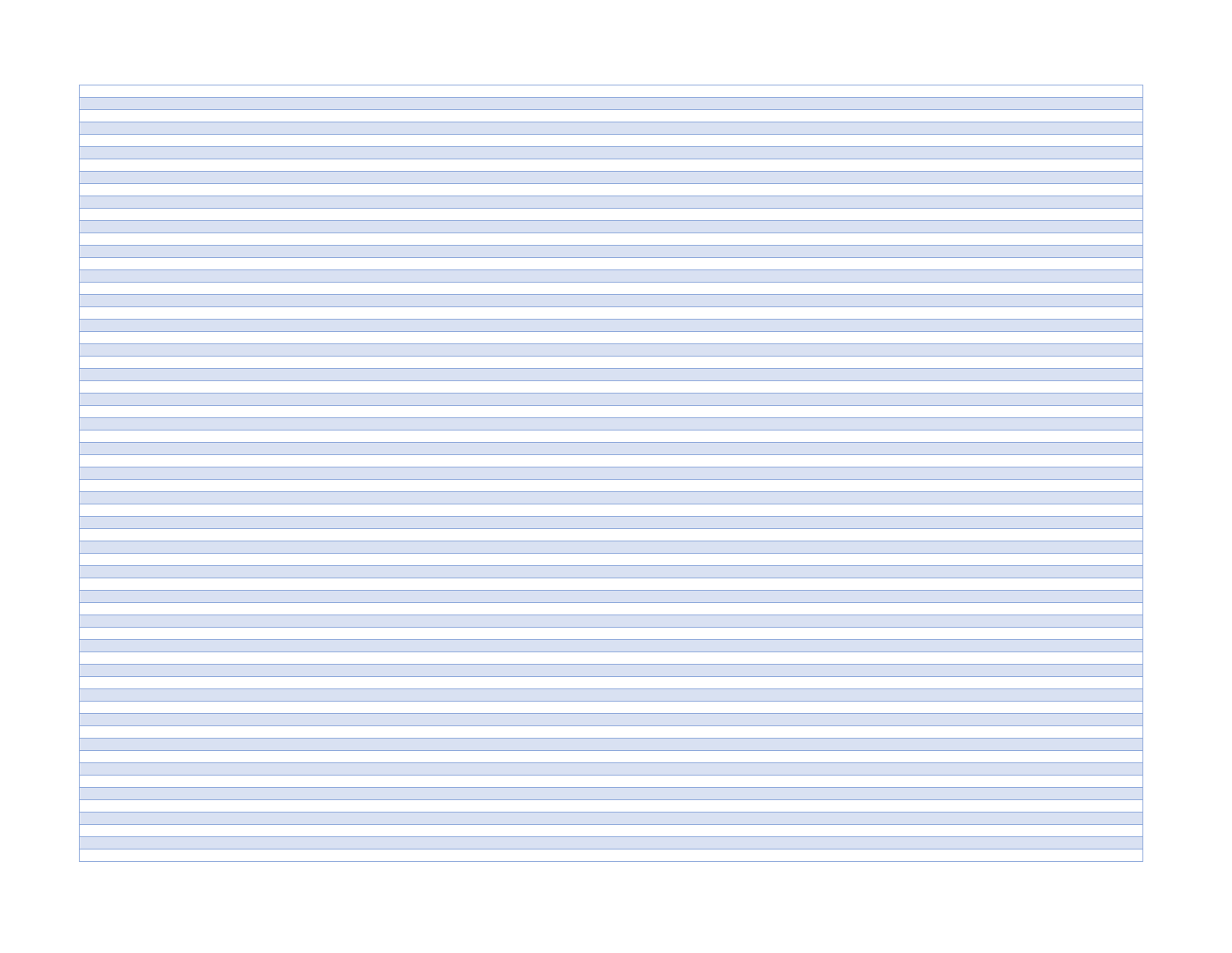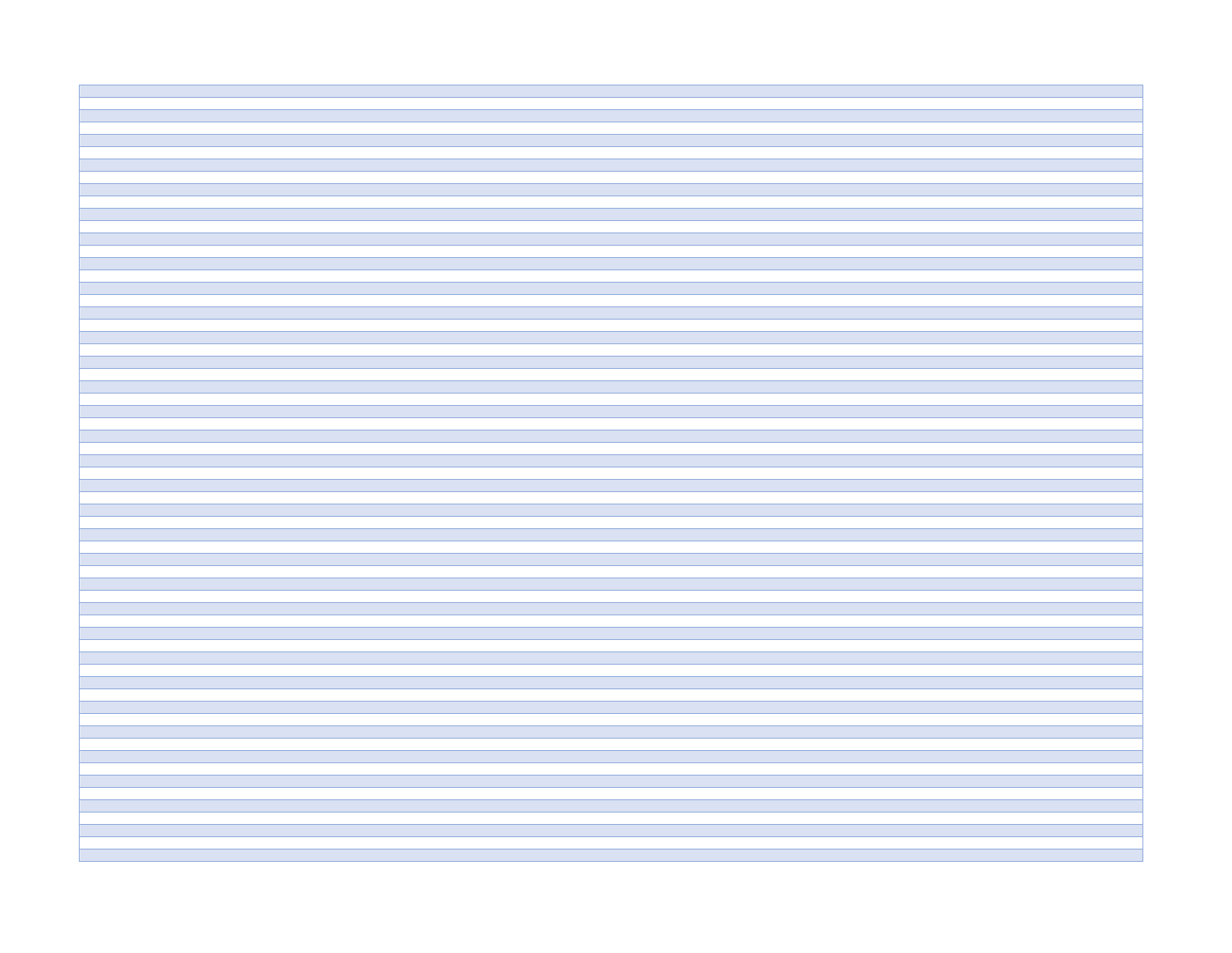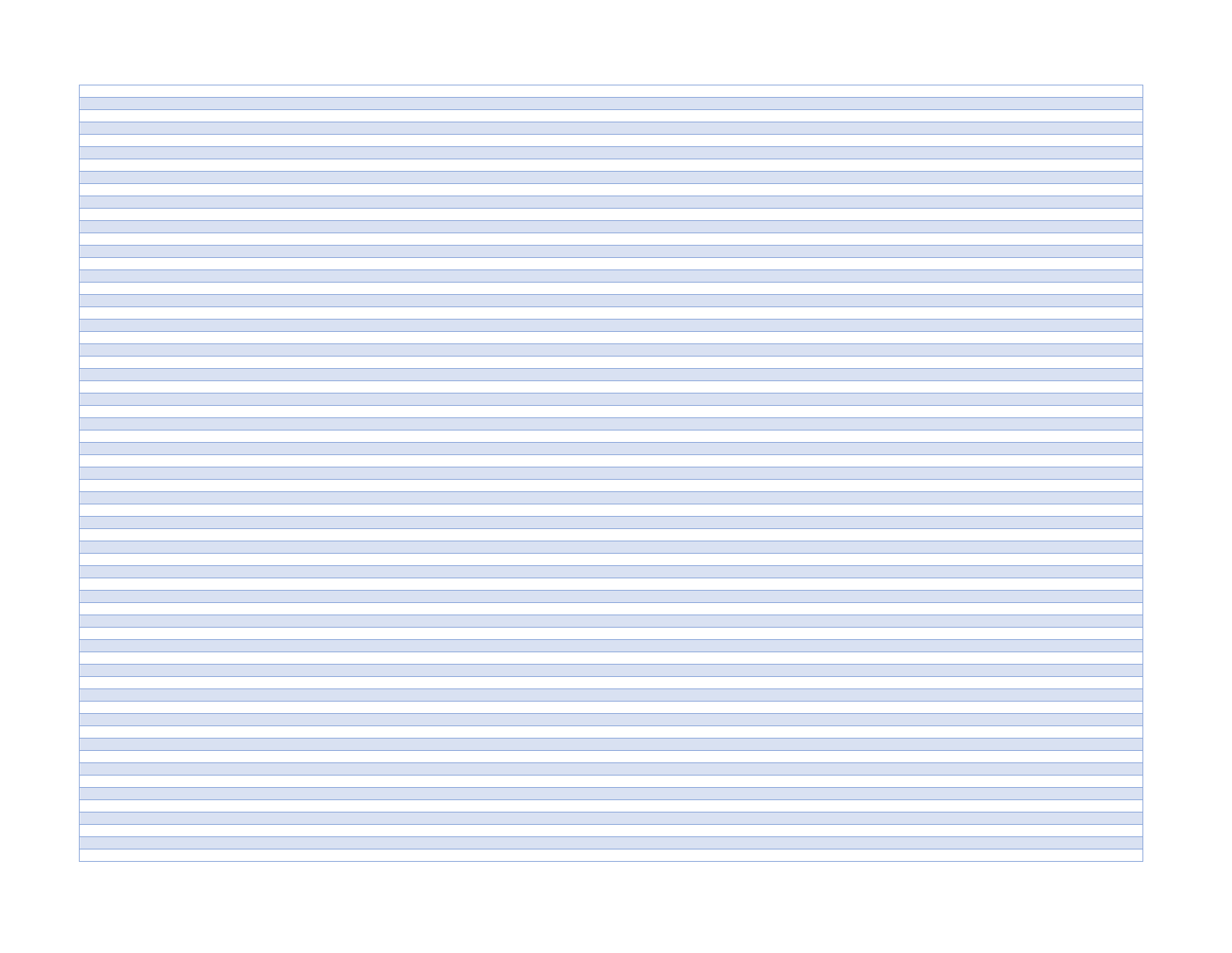